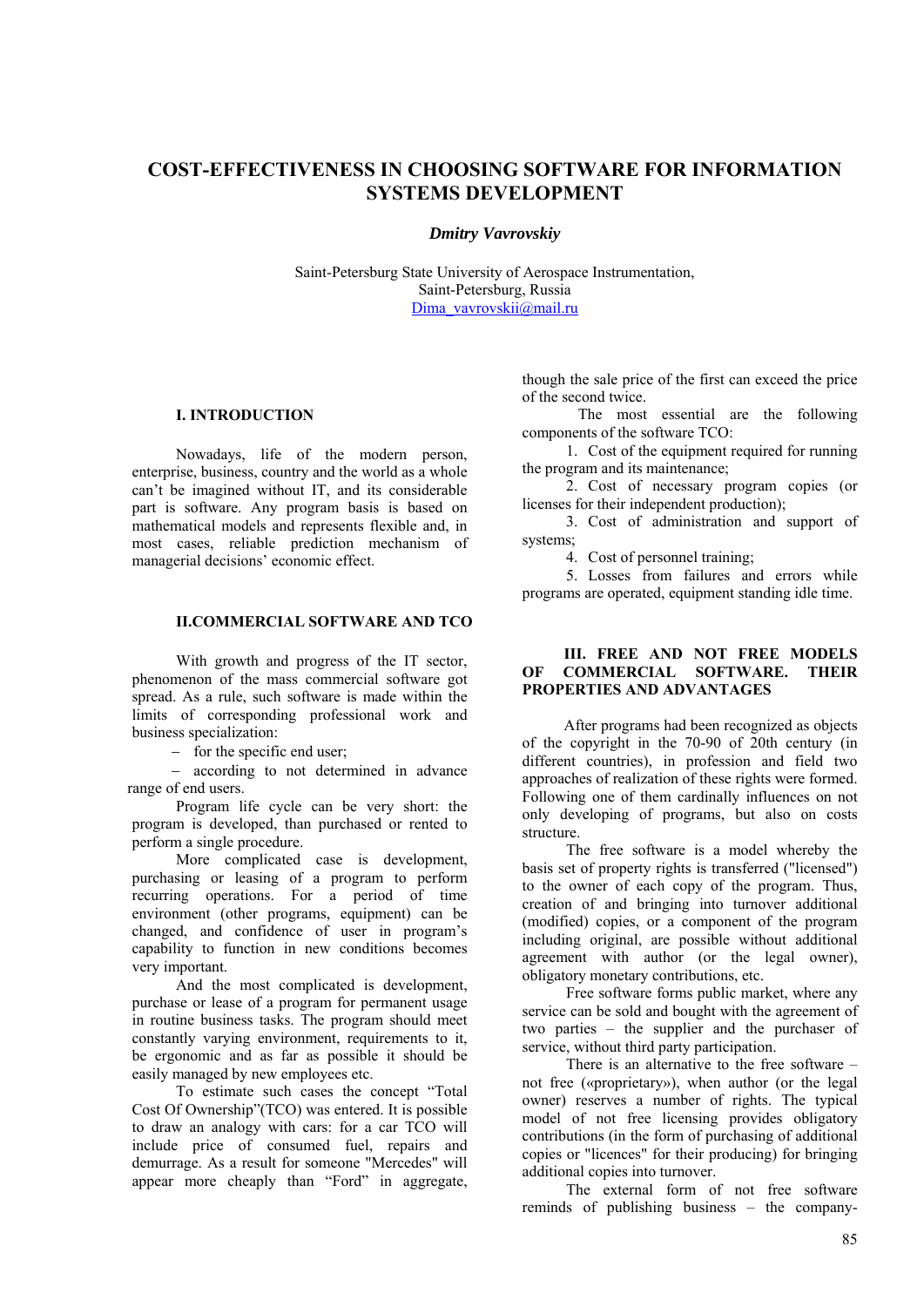"publisher" purchases rights to product, and then publishes and sells it, trying to get profit.

As the company carries out not only marketing of the products/services, but also management of the creation process, many companies name itself "producers" of programs, though programming, of course, does not become industrial production process, and remains creative activity of individuals, though united in a team.

At the disposal of not free code "owners" there are very powerful levers of software market qualitative changes:

Considerable share of not free programs is delivered to end users without a source code, i.e. in the form which allows only operation of the program, but not its analysis, updating, etc.

1. Concealment of the source code involves growth of the information asymmetry about the goods or services (imperfection of the market), particularly, about quality of programming.

2. Concealment of the source code also provoke monopolization of programs support services (correction of errors, functionality extension, integration with other programs and new equipment).

3. Disposing of the access to a code, possessor of the rights can also carry out price discrimination of the end users, including cut of the program functionality;

Thus, for guaranteeing competitiveness the traditional closed model of programs development tries to grant the minimum set of rights to consumer. On the contrary, free software provides maximum rights and makes it possible to:

1. Lower the customers' dependence on developers;

2. Raise availability;

3. Raise information security;

4. Raise a guarantee of life cycle maintenance.

#### **IV. GOVERNMENT PARTICIPATION IN THE FREE SOFTWARE FIELD. FOREIGN EXPERIENCE**

Noticeable source of resources for free software development, along with financing from business for commercial needs and disinterested contribution of volunteers, are also budgetary funds of many countries.

The most known is partial financing of development free OS BSD by research group at University of California in Berkeley from Agency of Advanced Research Projects (DARPA) of USA Department of Defense in the early eighties.

It is BSD 4.3 (1986) and its further versions that became a real basis of Internet networks deployment (Internet community) all over the world. This certainly is the most successful through the history of field case of free project financing from governmental sources.

The International Monetary Fund expects from the countries-participants providing wide spectrum of financial information online. Thanks to the free software USA had become the first country with completely automated system.

The aggregate cost reduction for these projects is estimated at 311 thousand dollars, distributed as follows (Table 1).

Table 1

|                  | Not Free Software,<br>\$, thousand | Free Software,<br>\$, thousand | Cost Reduction, |
|------------------|------------------------------------|--------------------------------|-----------------|
| OS and Equipment | oυ                                 | 3U                             |                 |
| Web-server       |                                    |                                | 100             |
| <b>DBMS</b>      | 80                                 |                                |                 |
| Search engine    | 195                                |                                |                 |

Cutting in costs connected with free software usage

So serious figures of economy are explained by easy portability of free programs in a diverse environment, absence of delays with delivery, availability of support and authors, absence of licensing costs and access to source code.

Efficiency of the free-program projects is confirmed by their state financing from budgets of various countries, tens of new projects are financed by EU.

In Russia concept of development and usage of free software is also accepted at the state level.

To support this model standardization of data formats, transfer protocols and also free licensing of programs which belongs to the state are provided.

The software, as well as the majority of mass activity spheres, has a real economic basis – the services market and the labor market.

# **V. COST–EFFICIENCY IN CHOOSING SOFTWARE**

ТСО table, mentioned below (Table 2) shows cost-efficiency in choosing software for a project with 1000 users. Cost is taken from open sources, taking into account crisis management offers, as of April, 2009.